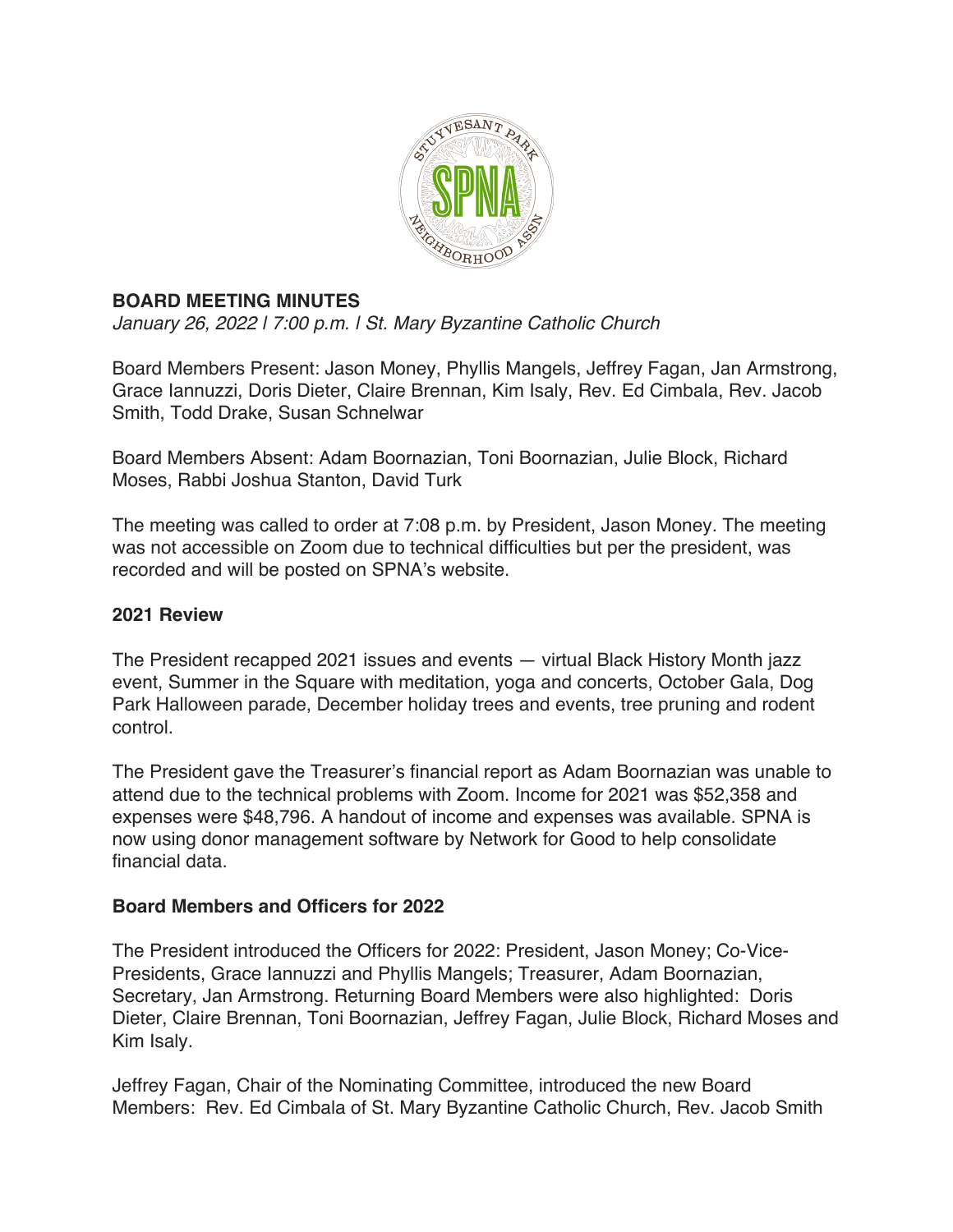of St. George's Episcopal Church, Todd Drake of Penington Friends House, and Susan Schnelwar, community member. Rabbi Joshua Stanton of East End Temple and David Turk, community member, were also highlighted but were unable to attend. The new Board Members show a desire by the Board to embrace institutions on Stuyvesant Square and continue building a larger community for SPNA.

#### **Committees for 2022**

The President highlighted the Committees currently part of SPNA — gardening, gala, events, Dog Park Run collaborations and fundraising. He encouraged those present to consider joining committees they are interested in, welcoming new voices and ideas.

### **Plans for 2022**

Gardener Christy Dailey joined the meeting virtually to speak about the master plan she will present to the Board at the February 9th meeting. Her plan will focus on both fountain areas and the surrounding quadrants. She spoke of "ecologically designed gardens," planning to use native plants and those not requiring excess water. May is currently the target date for the installation.

Jason Money asked for suggestions for Summer in the Square events to be e-mailed to him or SPNA.

Grace Iannuzzi reported that the Gala would be held in October 2022, and she welcomed silent auction ideas.

SPNA has hired the JP McHale company to help with rodent control in the park. The firm has worked in several city parks.

The possibility of hiring a Groundskeeper was mentioned. The person would be a community member, would receive pay and would be another set of eyes-on-the-ground to help with issues as they arise.

Phyllis Mangels discussed the Pressure Campaign to apply community pressure to the city departments and/or city leaders to help with on-going issues of trash collection, rodent control, public safety and other issues as they come up. Members will be sent an e-mail and they can sign up to be part of the campaign.

Jason Money mentioned a new idea of Donor Guardians, asking Guardians to commit to X amount of money for 3 years so SPNA will have a stream of income to use in planning future expenditures.

Question and answer session followed, encompassing how funds for SPNA are raised, request for descriptions of Committees, amount of money in the reserve fund, concerns